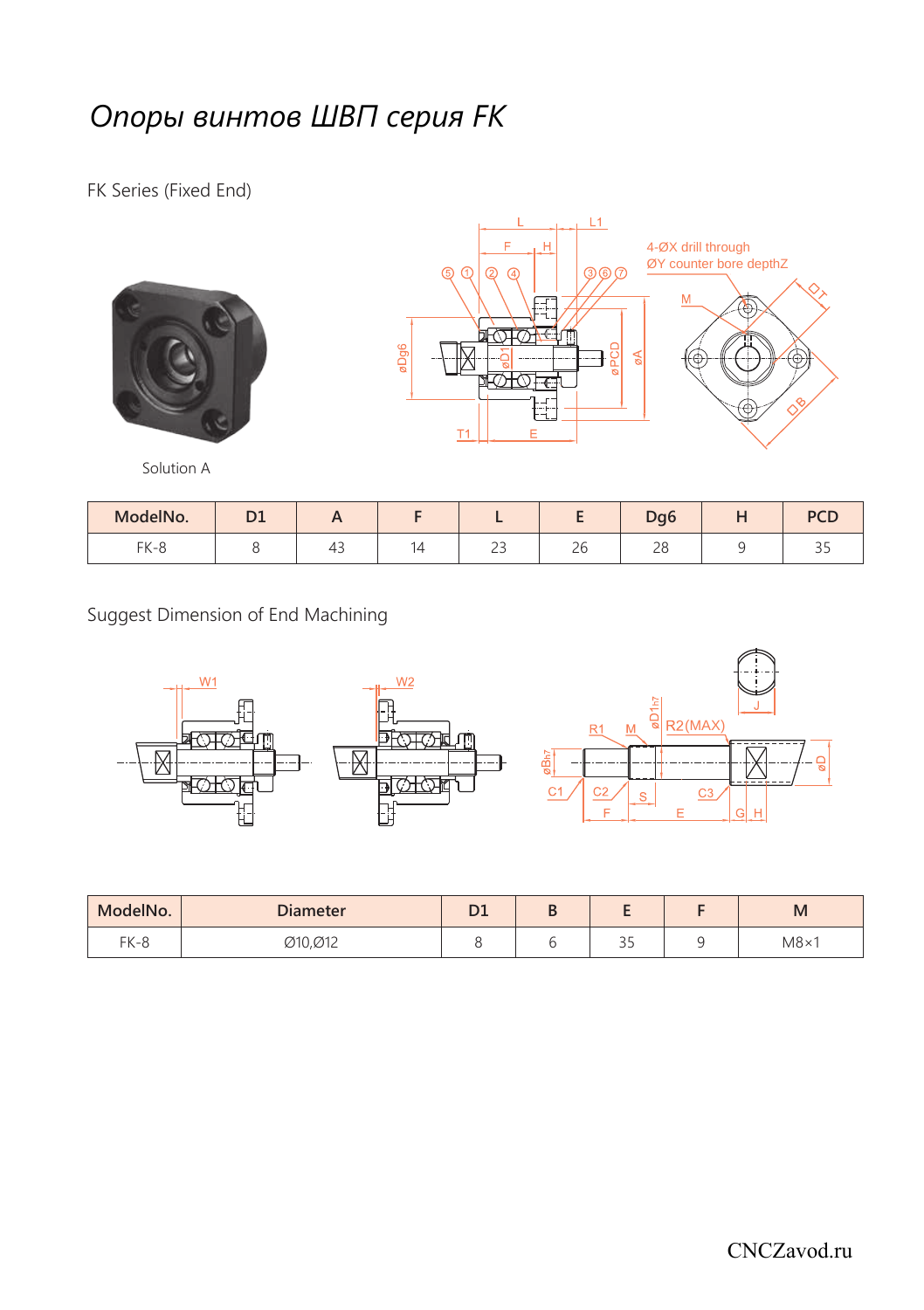|                |        |   | L2 |
|----------------|--------|---|----|
|                | Н<br>F |   |    |
|                |        |   |    |
|                |        |   |    |
|                |        |   |    |
|                |        |   |    |
|                |        |   |    |
|                |        |   |    |
| T <sub>2</sub> |        | E |    |
|                |        |   |    |

| D  | g <sub>6</sub>       |
|----|----------------------|
| 28 | $-0.007$<br>$-0.020$ |

| Code           | Items             | pcs  |
|----------------|-------------------|------|
| $\mathbf{1}$   | Housing           | 1PCS |
| $\overline{2}$ | Bearing           | 1SET |
| 3              | Lid               | 1PCS |
| 4              | Spacer            | 2PCS |
| 5              | Seal              | 2PCS |
| 6              | Lock Nut          | 1PCS |
|                | Screw with Washer | 1PCS |

Solution B

Unit **:** mm

| M          |                      | -- | -- | <b>The County</b><br>. . |     |    |  | <b>Bearing Model</b> |
|------------|----------------------|----|----|--------------------------|-----|----|--|----------------------|
| 5.17<br>M3 | $\sim$ $\sim$<br>ر ر |    |    |                          | . . | ◡. |  | 708ATYDFC8P5         |

H1 type



| Tolerance     |       |                        |  |  |  |  |  |  |  |
|---------------|-------|------------------------|--|--|--|--|--|--|--|
| Dimension(mm) |       | unit $\frac{h}{0.001}$ |  |  |  |  |  |  |  |
| Above         | Under |                        |  |  |  |  |  |  |  |
|               | 10    | -15                    |  |  |  |  |  |  |  |

|    | Chamfering |                | <b>Circular Radius</b><br>H1 |                | W1  | W <sub>2</sub> | Model |  |           |
|----|------------|----------------|------------------------------|----------------|-----|----------------|-------|--|-----------|
| СT | ◡▵         | C <sub>3</sub> | R1                           | R <sub>2</sub> |     |                |       |  | <b>FK</b> |
|    | U.J        | 0.5            | U.3                          | 0.6            | 5.6 |                |       |  | $FK-8$    |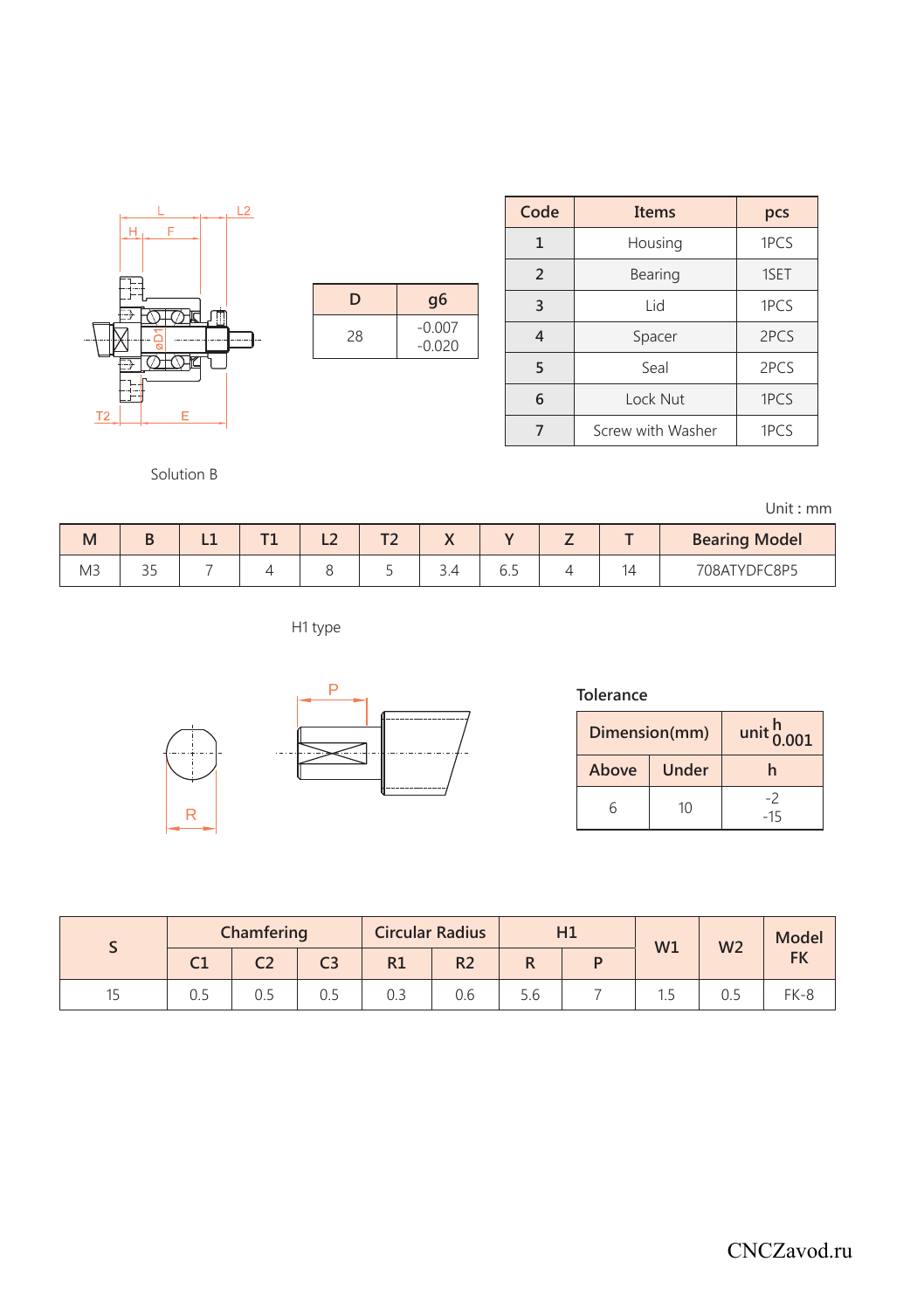## *Опоры винтов ШВП серия FK*

FK Series (Fixed End)







Solution B Solution A

| ModelNo.     | D <sub>1</sub> | A   | F  |    | E    | Dg <sub>6</sub> | н  | <b>PCD</b> |
|--------------|----------------|-----|----|----|------|-----------------|----|------------|
| <b>FK-10</b> | 10             | 52  | 17 | 27 | 29.5 | 34              | 10 | 42         |
| <b>FK-12</b> | 12             | 54  | 17 | 27 | 29.5 | 36              | 10 | 44         |
| <b>FK-15</b> | 15             | 63  | 17 | 32 | 36   | 40              | 15 | 50         |
| <b>FK-20</b> | 20             | 85  | 30 | 52 | 50   | 57              | 22 | 70         |
| <b>FK-25</b> | 25             | 98  | 30 | 57 | 60   | 63              | 27 | 80         |
| <b>FK-30</b> | 30             | 117 | 32 | 62 | 61   | 75              | 30 | 95         |

Suggest Dimension of End Machining

H1 Type H2 Type







| ModelNo.     | <b>Diameter</b> | D <sub>1</sub> | B  | E  | F  | M                |
|--------------|-----------------|----------------|----|----|----|------------------|
| <b>FK-10</b> | Ø12, Ø14, Ø15   | 10             | 8  | 36 | 15 | $M10\times1$     |
| <b>FK-12</b> | Ø14,Ø15,Ø16     | 12             | 10 | 36 | 15 | $M12\times1$     |
| <b>FK-15</b> | Ø18.Ø20         | 15             | 12 | 49 | 20 | $M15\times1$     |
| <b>FK-20</b> | Ø25, Ø28        | 20             | 17 | 64 | 25 | $M20\times1$     |
| <b>FK-25</b> | Ø32,Ø36         | 25             | 20 | 76 | 30 | $M25 \times 1.5$ |
| <b>FK-30</b> | Ø40,Ø50         | 30             | 25 | 72 | 38 | $M30\times1.5$   |